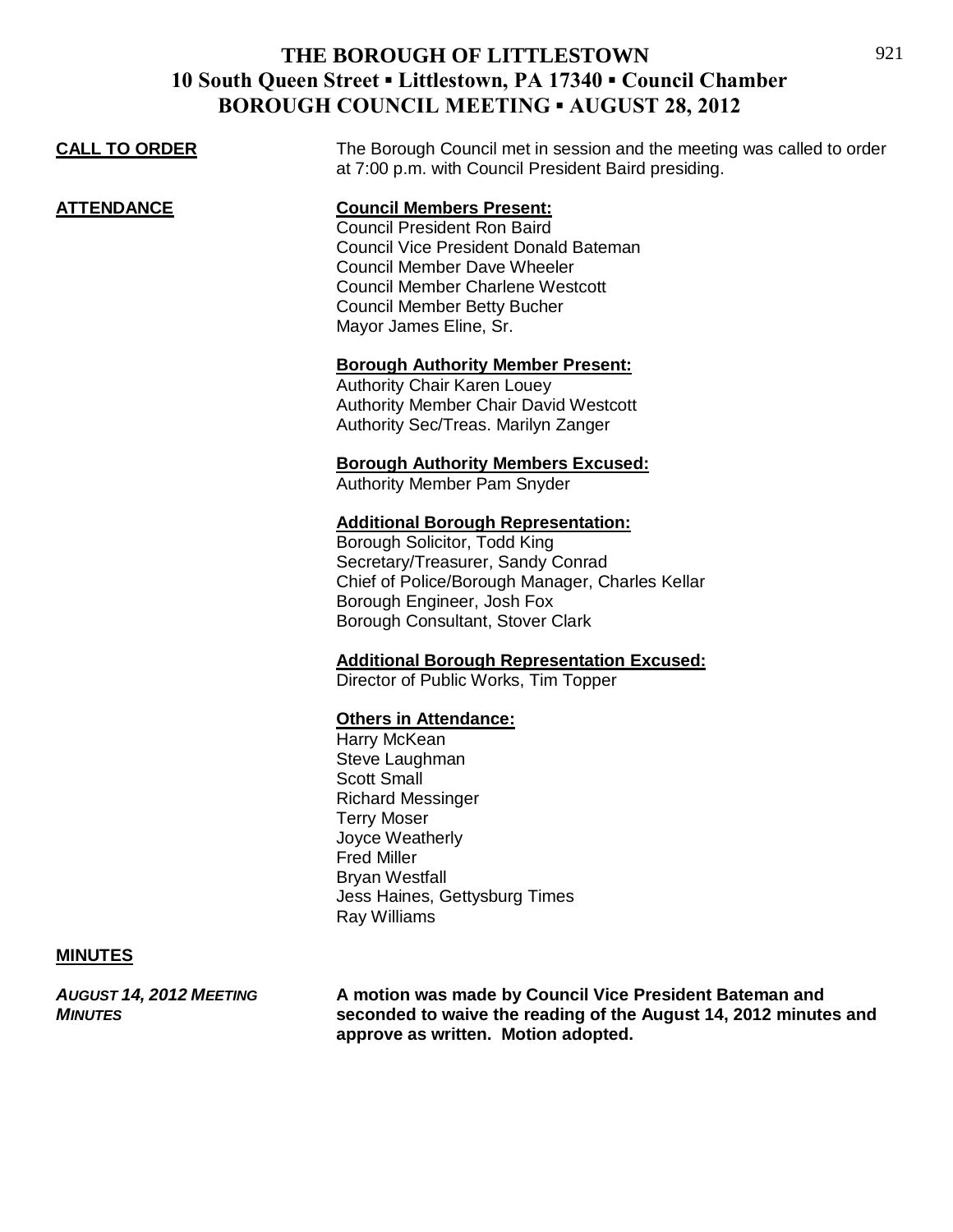| <b>APPROVAL AND</b><br><b>PAYMENT OF BILLS</b>                         |                                                                                                                                                                                                                                                                                                                                                                                                                                                                                                                                                                                                                                                                                                                                                         |
|------------------------------------------------------------------------|---------------------------------------------------------------------------------------------------------------------------------------------------------------------------------------------------------------------------------------------------------------------------------------------------------------------------------------------------------------------------------------------------------------------------------------------------------------------------------------------------------------------------------------------------------------------------------------------------------------------------------------------------------------------------------------------------------------------------------------------------------|
| <b>ACCOUNTS PAYABLE</b>                                                | A motion was made by Council Vice President Bateman and<br>seconded to approve the accounts payable for the General, Pool,<br>Water and Sewer Funds from August 8, 2012 through August 23, 2012<br>in the amount of \$68,926.48. Motion adopted.                                                                                                                                                                                                                                                                                                                                                                                                                                                                                                        |
| <b>PAYROLL</b>                                                         | A motion was made by Council Vice President Bateman and<br>seconded to approve the payroll from August 8, 2012 through August<br>23, 2012 in the amount of \$47,112.11. Motion adopted.                                                                                                                                                                                                                                                                                                                                                                                                                                                                                                                                                                 |
| <b>REVENUE &amp; EXPENDITURE</b><br><b>REPORT</b>                      | A motion was made by Council Vice President Bateman and<br>seconded to approve the Revenue and Expenditure Report for the<br>month of July. Motion adopted.                                                                                                                                                                                                                                                                                                                                                                                                                                                                                                                                                                                             |
| <b>NEW BUSINESS</b>                                                    |                                                                                                                                                                                                                                                                                                                                                                                                                                                                                                                                                                                                                                                                                                                                                         |
| <b>NON-UNIFORM MMO</b>                                                 | A motion was made by Council Vice President Bateman and<br>seconded to approve the 2013 Non-Uniform MMO in the amount of<br>\$27,073.00. Motion adopted.                                                                                                                                                                                                                                                                                                                                                                                                                                                                                                                                                                                                |
| <b>POLICE MMO</b>                                                      | A motion was made by Council Vice President Bateman and<br>seconded to approve the 2013 Police MMO in the amount of<br>\$70,664.00. Motion adopted.                                                                                                                                                                                                                                                                                                                                                                                                                                                                                                                                                                                                     |
| <b>REQUEST FROM MARY BOWERS</b><br><b>TO WAIVE WATER/SEWER PENALTY</b> | A motion was made by Council Member Wheeler and seconded to<br>deny the request from Mary Bowers to waive a penalty in the amount<br>of \$17.00 from the July water/sewer bill. Council did discuss making a<br>policy with some guidelines regarding waiving late fees in the future.<br>Motion adopted with Council Member Bucher casting the opposing<br>vote.                                                                                                                                                                                                                                                                                                                                                                                       |
| <b>REPORTS</b>                                                         |                                                                                                                                                                                                                                                                                                                                                                                                                                                                                                                                                                                                                                                                                                                                                         |
| <b>Mayor</b>                                                           | Mayor James Eline, Sr., turned over \$2,771.50 in fines to the Borough<br>Clerk and he also thanked everyone for their hard work in making the<br>Good Old Days a success this year.                                                                                                                                                                                                                                                                                                                                                                                                                                                                                                                                                                    |
| <b>Chief of Police/Manager</b>                                         | Chief of Police/Borough Manager, Charles Kellar informed Council of the<br>following:<br>The two new officers are out on their own with supervision and they<br>are doing well.<br>For budget purposes police cars are being looked at. The<br>$\bullet$<br>unmarked car is in need of being replaced.<br>The draft budget is in the process of being completed and the first<br>$\bullet$<br>draft should be ready in a couple weeks to be presented to the<br>Finance Committee.<br>The Union Police Contract Committee will need to meet to discuss<br>$\bullet$<br>the current police contract.<br>The Teamsters were contacted and they agreed to a 60 extension.<br>$\bullet$<br>Attorney Lavery will be filing the extension with the Teamsters. |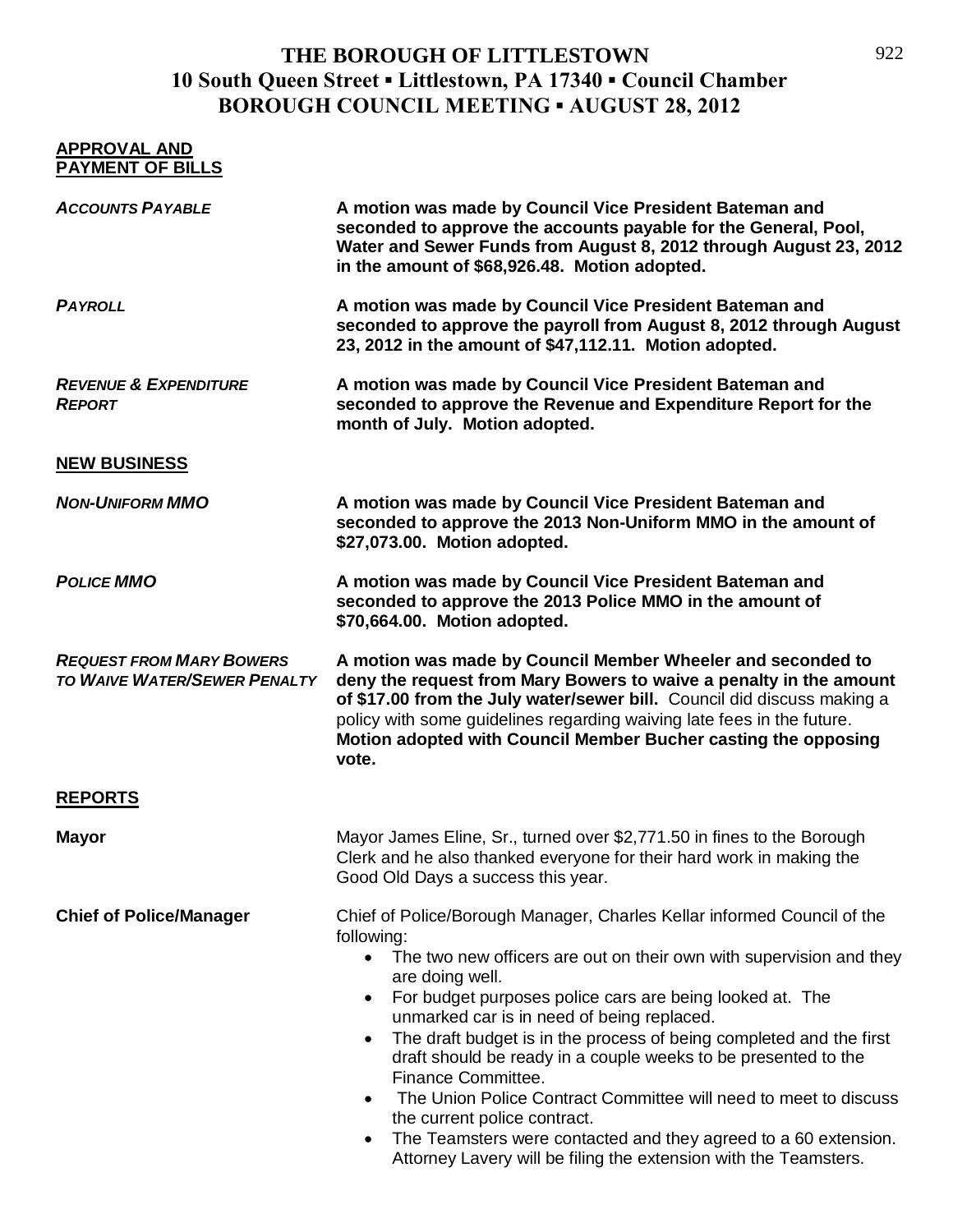|                                 | A job conference meeting took place to discuss the issues on<br>$\bullet$<br>Lumber Street. The Streets and Transportation Committee has set<br>up a meeting for September 6 <sup>th</sup> for the Lumber Street residents to<br>discuss the direction of traffic on Lumber Street.<br>The Pennvest Application was filed and there is a two week<br>$\bullet$<br>window where corrections can be made.<br>Looking into buying from another company called Bortek which<br>$\bullet$<br>could possibly save the Borough up to 40% on supplies.<br>The apartments on Charles Street have been cleaned up however<br>$\bullet$<br>the unoccupied apartment has been condemned. There is a<br>current lien on the property for the past due water and sewer bills.<br>The new Assistant Borough Clerk will start on September 10, 2012.<br>$\bullet$<br>The Borough Code update was attended by Bryan, Sandy and<br>$\bullet$<br>Chuck. New Borough Codes will be ordered and the next project<br>for Council should be to take a look at our current code to make<br>sure it complies with all the changes in the new borough code. |
|---------------------------------|-----------------------------------------------------------------------------------------------------------------------------------------------------------------------------------------------------------------------------------------------------------------------------------------------------------------------------------------------------------------------------------------------------------------------------------------------------------------------------------------------------------------------------------------------------------------------------------------------------------------------------------------------------------------------------------------------------------------------------------------------------------------------------------------------------------------------------------------------------------------------------------------------------------------------------------------------------------------------------------------------------------------------------------------------------------------------------------------------------------------------------------|
| <b>Code Enforcement Officer</b> | Code Officer Westfall informed Council that he has been busy cleaning up<br>the town. As Chief Kellar stated earlier the apartments on Charles Street<br>have been cleaned.                                                                                                                                                                                                                                                                                                                                                                                                                                                                                                                                                                                                                                                                                                                                                                                                                                                                                                                                                       |
| <b>Borough Solicitor</b>        | Solicitor King informed Council that a letter regarding the Crossing Guard<br>issue has been sent to the School District. There is a dispute over the<br>date of the agreement. The district provided a copy of the agreement to<br>Solicitor King that was dated September 19, 2000 and it contained the<br>signature of the current Secretary, Sandy Conrad, however Ms. Conrad<br>was not employed by the borough until November of 2001. Neither party<br>at this time is able to locate a signed copy of the original agreement but<br>Council minutes and documentation sent by the School District to the<br>Borough Council reflect the date of the agreement as November 13, 2000.                                                                                                                                                                                                                                                                                                                                                                                                                                       |

#### **REPORTS OF BOARD COMMITTEES AND COMMISIONS**

#### **RECREATION BOARD**

| <b>REQUEST FROM MIKE AND GINA</b><br><b>GREENE TO REFUND THEIR POOL</b><br><b>MEMBERSHIP</b> | Motion was made by Council Member Westcott and seconded<br>to approve the recommendation from the Recreation Board to<br>not refund Mike and Gina Greene's Community Pool Family<br>Membership based on that the policy and the pool ticket states that<br>there are to be no refunds. Motion adopted. |
|----------------------------------------------------------------------------------------------|--------------------------------------------------------------------------------------------------------------------------------------------------------------------------------------------------------------------------------------------------------------------------------------------------------|
| <b>REQUEST FROM MARY HARDMAN</b><br><b>TO REFUND FOR SWIM LESSONS</b>                        | Motion was made by Council Member Westcott and seconded<br>to approve the recommendation from the Recreation Board to not<br>refund Mary Hardman any reimbursements for swim lessons since<br>the application for lessons states that there are to be no refunds.<br>Motion adopted.                   |
| <b>RECESS</b>                                                                                | Council President Baird recessed the meeting of Council at 7:34pm for the<br>meeting of the Borough Authority.                                                                                                                                                                                         |